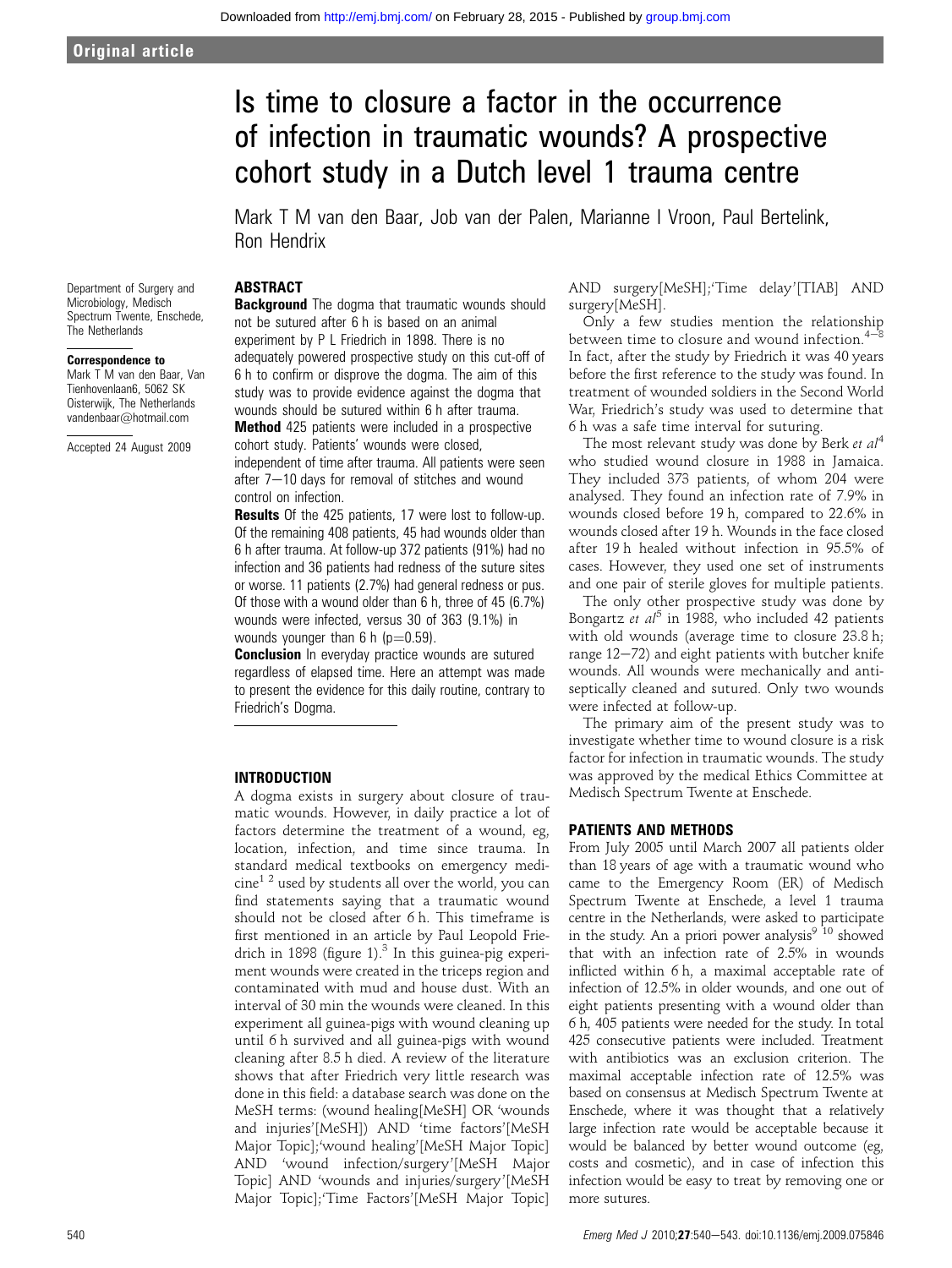

Figure 1 Picture of Friedrich. http://www.deboor.de

All wounds were digitally photographed on arrival and a wound swab was taken for bacteriological testing before wound cleaning. Depending on the amount of contamination, wounds were disinfected and debrided before they were sutured, using non-resorbable material, independent of time since trauma. This was done by the surgical resident in the ER present at that moment. The attending resident used a purpose-designed scoring form to register age of the patient, the type of wound (crush or sharp), the location (head, torso, upper extremities, lower extremities), depth and length of the wound, time and date of trauma, time and date of suturing, and type of wound care.

The patients were seen for wound control and suture removal at the outpatient clinic after 7 days for head wounds, 10 days for wounds of the upper extremities or 12 days for wounds of the torso and lower extremities. This is in line with common practice in the Netherlands. The wound control was done by the surgical resident working at that moment in the clinic. At this point a second digital photograph was taken and the infection was scored (1: no infection, 2: redness at the suture points, 3: general redness and 4: pus). Two independent surgeons reviewed the digital photographs. When there was a difference in opinion between reviewing surgeons and surgical resident or between the two reviewing surgeons, the highest level of infection was chosen.

### Statistical analysis

Baseline characteristics are reported as mean with SD or as numbers with corresponding percentages for categorical variables, stratified by wound age  $\leq 6$  h and  $> 6$  h and by infection or not.

First, to identify potential confounders in the relationship between wound age  $(\leq 6$  h and  $> 6$  h) and risk of infection, Student t tests were performed, after verifying a normal distribution, to identify variables that were associated both with infection and wound age, Between-group comparisons of

nominal or ordinal variables were performed using  $\chi^2$  tests. Additionally, a log-rank test, taking into account the time to closure, was used to assess the association with infection. The a priori list of potential predicting variables included: age (continuous or in quartiles with youngest as reference group), type of wound, location of the wound, depth and length of the wound, and type of wound care. Only those variables with a significance  $p \le 0.15$  in relation to infection were considered as candidate variables for multivariate logistic regression analyses. Initially, for the development of the model, all candidate variables were included. Subsequently, the variables with the highest p values were eliminated step by step, until the coefficient for wound age changed by 10% or more. Statistical analysis was performed using SPSS V 15.

### **RESULTS**

Of the 425 patients included in the study, 17 were lost to followup. Of the remaining 408 patients, 45 had wounds older than 6 h after trauma. The time patients had to wait in the ER for treatment was included in the time before closure and was on average <1 h.

Because of the low incidence of infection in the cohort, every sign of redness at the wound area was defined as a sign of infection. Therefore, there were two groups: no infection at all versus any infection (even the smallest) (table 1). At follow-up, 372 patients (91%) had no infection and 36 patients had some level of infection. In 11 of these patients (30.6%) general redness or pus was observed. There was no correlation between infection after  $7-12$  days and bacterial growth at the moment of

|                               |  |  | <b>Table 1</b> Patient and wound characteristics. Data are presented as |  |  |
|-------------------------------|--|--|-------------------------------------------------------------------------|--|--|
| mean $(SD)$ or numbers $(\%)$ |  |  |                                                                         |  |  |

|                                         | Infection $(n=36)$ | No infection $(n=372)$ | p Value |
|-----------------------------------------|--------------------|------------------------|---------|
| Age                                     | 47.9 (19.0)        | 39.1 (17.9)            | 0.004   |
| Age in quartiles                        |                    |                        |         |
| First quartile                          | 3(3.0)             | 98 (97.0)              | 0.007   |
| Second quartile                         | 9(8.7)             | 94 (91.3)              |         |
| Third quartile                          | 7(7.0)             | 93 (93.0)              |         |
| Fourth quartile                         | 17 (16.3)          | 87 (83.7)              |         |
| Time to closure                         |                    |                        |         |
| $\leq 6 h$                              | 33(9.1)            | 330 (90.1)             | 0.59    |
| >6 h                                    | 3(6.7)             | 42 (93.3)              |         |
| Time to closure in min                  |                    |                        |         |
| Mean (SD)                               | 305 (952)          | 189 (234)              | 0.59    |
| Median (IQR)                            | $110(90 - 180)$    | 120 (70-180)           |         |
| Length wound in cm                      | 4.6(3.1)           | 3.4(2.5)               | 0.004   |
| Type of wound                           |                    |                        |         |
| Cut                                     | 25(8.5)            | 270 (91.5)             | 0.69    |
| Crush                                   | 11(9.7)            | 102 (90.3)             |         |
| <b>Wound location</b>                   |                    |                        |         |
| Head                                    | 3(3.2)             | 69 (95.8)              | 0.001   |
| Torso                                   | 1(20.0)            | 4(80.0)                |         |
| <b>Upper extremities</b>                | 16(6.4)            | 233 (93.6)             |         |
| Lower extremities                       | 16 (19.5)          | 66 (80.5)              |         |
| Depth of the wound in anatomical layers |                    |                        |         |
| Cutis                                   | 31(9.9)            | 283 (90.1)             | 0.26    |
| <b>Subcutis</b>                         | 2(3.3)             | 58 (96.7)              |         |
| Fascia                                  | 3(8.8)             | 31(91.2)               |         |
| Wound cleaning                          |                    |                        |         |
| 1 Disinfection                          | 18 (7.8)           | 212 (92.2)             | 0.82    |
| $2 +$ Wound cleaning                    | 12(9.9)            | 109 (90.1)             |         |
| $3 +$ Wound edge resection 2 (8.3)      |                    | 22 (91.7)              |         |
| 4 Complete debridement                  | 4 (12.1)           | 29 (87.9)              |         |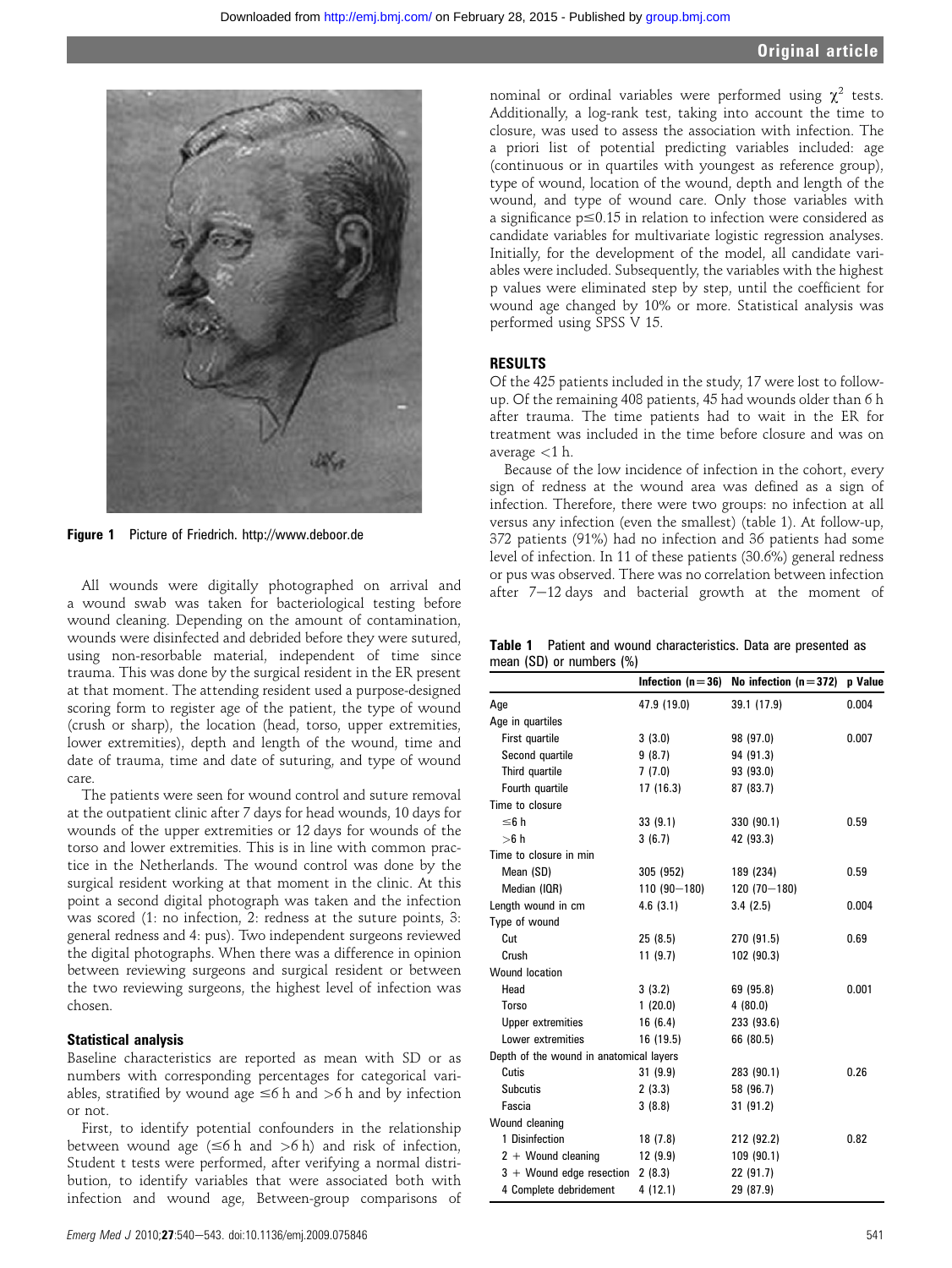## **Original article**

suturing. The cultures were all negative or showed at most 30 colony forming units of skin flora.

### Univariate analyses

There was no significant relationship between wound age (older or younger than 6 h) and the presence of infection  $(p=0.59)$ . Also a log-rank test taking into account the time to closure did not reveal a significant association with infection  $(p=0.59)$ . Location of the wound was significantly related to a higher infection rate  $(p=0.001)$ , with wounds of the torso and lower extremities having higher infection rates. Also, age of the patient as a continuous variable ( $p=0.004$ ) or in quartiles ( $p=0.007$ ), and length of the wound ( $p=0.004$ ) were related to the probability of an infection.

Table 2 and figure 2 show patient and wound characteristics related to time to closure. Older wounds were significantly more often crush wounds.

#### Multivariate analyses

Multivariate logistic regression analysis did not show a significant relationship between wound age ( $\leq 6$  or  $> 6$  h) and infection  $(p=0.889)$  (table 3). The only parameters that significantly predicted wound infection (defined as redness at the wound site or more) were location of the wound at the lower extremity compared to the head as reference, and age of the patient in the fourth quartile compared to the first quartile.

## **DISCUSSION**

It has been shown in an adequately powered cohort study that there is no reason to maintain a time limit of 6 h in the suturing of traumatic wounds.

Two prospective studies from the literature<sup>4 5</sup> suggest a maximal closing time of 19 h. In the present study only five patients presented themselves at the ER after 19 h, so it is not

Table 2 Characteristics related to time to closure. Data are presented as mean (SD) or numbers with percentages

|                                         |             | Time to closure $\leq 6$ h Time to closure >6 h p Value |       |
|-----------------------------------------|-------------|---------------------------------------------------------|-------|
| Age in years                            | 40.0 (18.0) | 37.6(19.1)                                              | 0.40  |
| Age in quartiles                        |             |                                                         |       |
| First quartile                          | 86 (85.1)   | 15 (14.9)                                               | 0.36  |
| Second quartile                         | 91 (88.3)   | 12(11.7)                                                |       |
| Third quartile                          | 93 (93.0)   | 7(7.0)                                                  |       |
| Fourth quartile                         | 93 (89.4)   | 11(10.6)                                                |       |
| Length of wound in cm                   | 3.6(3.1)    | 3.5(2.5)                                                | 0.71  |
| Type of wound                           |             |                                                         |       |
| Cut                                     | 271 (91.9)  | 24(8.1)                                                 | 0.003 |
| Crush                                   | 92 (81.4)   | 21 (18.6)                                               |       |
| <b>Wound location</b>                   |             |                                                         |       |
| Head                                    | 59 (81.9)   | 13(18.1)                                                | 0.14  |
| Torso                                   | 4(80.0)     | 1(20.0)                                                 |       |
| Upper extremities                       | 224 (90.0)  | 25(10.0)                                                |       |
| Lower extremities                       | 76 (92.7)   | 6(7.3)                                                  |       |
| Depth of the wound in anatomical layers |             |                                                         |       |
| Cutis                                   | 282 (89.8)  | 32 (10.2)                                               | 0.11  |
| Subcutis                                | 49 (81.7)   | 11(18.3)                                                |       |
| Fascia                                  | 32 (94.1)   | 2(5.9)                                                  |       |
| Wound cleaning                          |             |                                                         |       |
| 1 Disinfection                          | 210 (91.3)  | 20(8.7)                                                 | 0.11  |
| $2 +$ Wound cleaning                    | 103(85.1)   | 18 (14.9)                                               |       |
| $3 +$ Wound edge resection 21 (95.8)    |             | 1(4.2)                                                  |       |
| 4 Complete debridement                  | 27 (81.8)   | 6(18.2)                                                 |       |



Figure 2 Wound age in hours on a 10-log scale.

possible to present a revised maximum time of closure. However, it is thought that this experience, where 99% of the wounds present themselves within 19 h after trauma, will be the general rule for most hospitals in the Western world.

Because wounds present themselves 24/7 it was not possible to have one doctor treat them all. However, the authors feel it is unlikely that this has introduced possible bias. No attempt was made to do extensive analysis on comorbidity, but it is thought that with the large size of the cohort and the relatively young population it would have had little effect on the outcome.

Separate from time to closure, there is another characteristic of wound healing that 'everybody' knows exists but that has never been researched. In the present study, it was proven that wounds of the lower limb have a significantly higher infection rate than wounds of the head. One of the hypotheses for this is that the difference in thickness of the skin leads to differences in neo-angiogenesis. This topic will be the subject of further investigation.

Another finding was that that there was no relationship between the bacterial load at closure and the risk of infection for each group. Therefore, the authors' advice is not to do bacterial swaps when closing a traumatic wound, regardless of time until closure.

In conclusion, time since trauma should no longer be a factor in the decision to close a wound, especially if taking into consideration the costs that come with secondary wound healing (bandages, controls at the outpatient clinic) and the costs of scar tissue correction.

Table 3 Logistic regression (wound characteristics for the two groups of closure  $\leq$ 6 h vs  $>$ 6 h)

|                   | OR (95% CI)             | <b>Significance</b> |
|-------------------|-------------------------|---------------------|
| >6 h              | 1.096 (0.305 to 3.935)  | 0.889               |
| Torso             | 7.738 (0.616 to 97.173) | 0.113               |
| Upper extremities | 1.479 (0.412 to 5.309)  | 0.548               |
| Lower extremities | 6.075 (1.647 to 22.407) | 0.007               |
| Second quartile   | 3.621 (0.926 to 14.152) | 0.064               |
| Third quartile    | 2.766 (0.673 to 11.364) | 0.158               |
| Fourth quartile   | 7.833 (2.151 to 28.529) | 0.002               |

Time to closure  $\leq$ 6 h, wound location at the head, and the first percentile of age were the reference groups.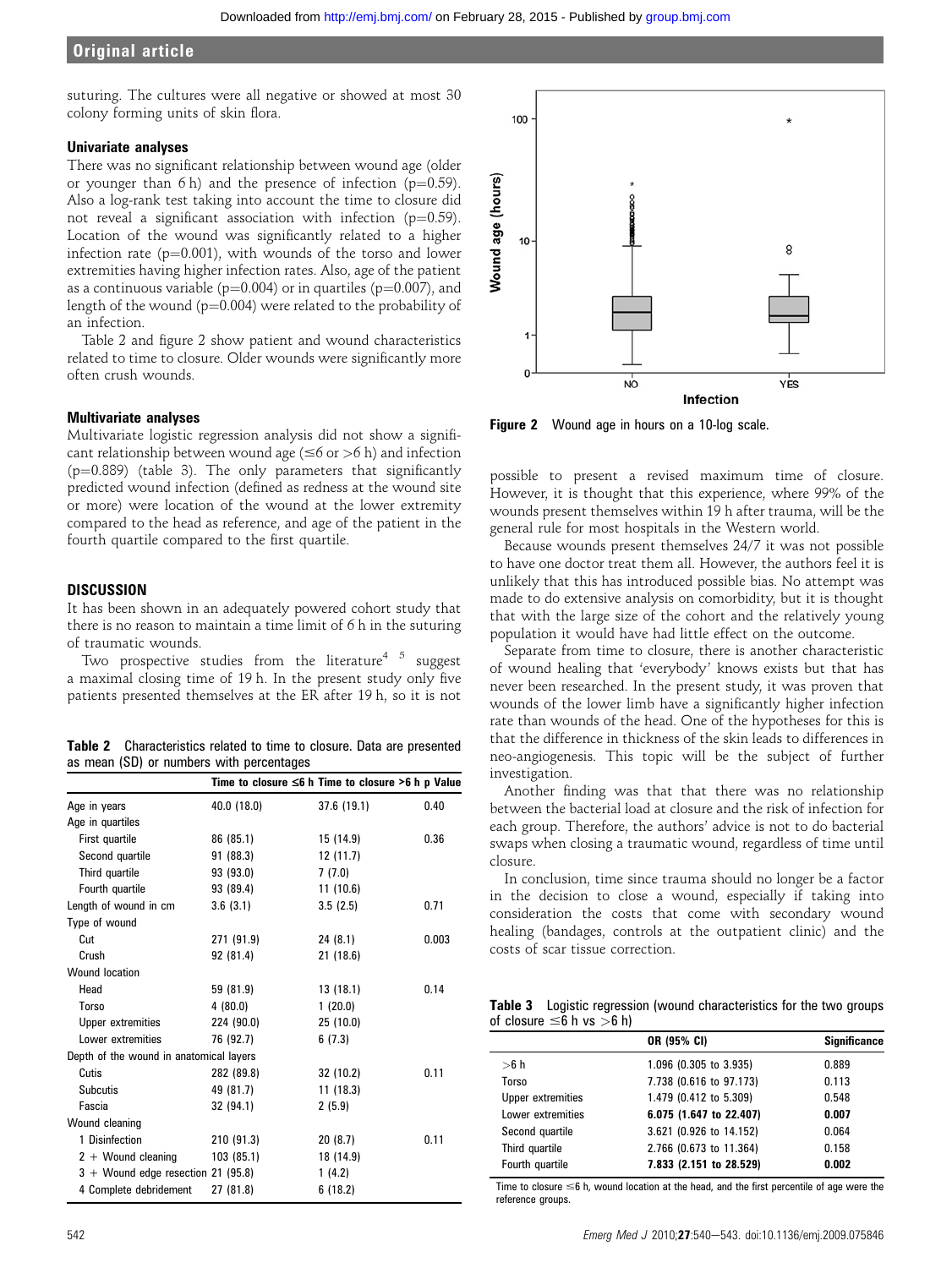## **Original article**

Funding Trauma center euregio, Hanzeplein 1, Enschede, Netherlands.

Competing interests None.

**Patient consent Obtained.** 

**Ethics approval** This study was conducted with the approval of the Ethics Committee at Medisch Spectrum Twente.

**Contributors** The trauma center euregio is a non-profit organisation with the objective, among others, to stimulate research in the field of trauma care.

Provenance and peer review Not commissioned; externally peer reviewed.

#### **REFERENCES**

- Kroot LJ. Wound Care. In: Stone, CK and Humphries, RL eds. Current diagnosis & treatment: emergency medicine, 6th edition. McGraw-Hill, 2008.
- 2. **Tintinalli JE,** Kelen GD, Stapczynski JS, et al. Tintinalli's emergency medicine: a comprehensive study guide, 6th edition, Section 6: Emergency wound management, chapter 41 & 42. McGraw-Hill, 2004.
- 3. **Friedrich PL.** Die aseptische Versorgung frischer Wunden, unter Mittheilung von Thier- Versuchen über die Auskeimungszeit von Infectionserregern in frischen Wunden. Scientific pamphlet 1896.
- 4. **Berk WA, Osbourne DD, Taylor DD. Evaluation of the 'golden period' for wound** repair: 204 cases from a Third World emergency department. Ann Emerg Med 1988:17:496-500.
- 5. Bongartz W, Lindner HO, Schumpelick V. [Primary suture of older and contaminated wounds. A prospective clinical study] (In German). Chirurg 1988;59:767-70.
- 6. Javaid M, Feldberg L, Gipson M. Primary repair of dog bites to the face: 40 cases. J R Soc Med 1998;91:414-16.
- 7. Phillips LG, Heggers JP. Layered closure of lacerations. Postgrad Med 1988;  $83:142 - 8.$
- 8. Schwemmle K, Linder R. [Principles of primary and secondary wound management] (In German). Chirurg 1995;66:182-7.
- 9. **Dupont WD,** Plummer WD Jr. Power and sample size calculations for studies involving linear regression. Control Clin Trials 1998;19:589-601.
- 10. **Dupont WD,** Plummer WD Jr. Power and sample size calculations. A review and computer program. Control Clin Trials 1990;11:116-28.

## Images in emergency medicine

## Major tracheal disruption after emergency uncomplicated endotracheal intubation

A 36-year-old woman presented as an emergency with decompensated alcoholic liver disease and sepsis from spontaneous bacterial peritonitis. Emergency intubation was carried out without difficulty (size 8 endotracheal tube without stylet). Chest  $x$  ray revealed suboptimal tube placement, so 8 ml of air was aspirated from the balloon and the tube was pulled back to 22 cm from the incisors before reinflation. Several hours later the patient was noted to have increasing amounts of subcutaneous emphysema. There were no ventilatory difficulties. Chest CT (figure 1) revealed extensive pneumomediastinum with disruption of the posterolateral tracheal wall (white arrow) just above the tip of the endotracheal tube. Imaging was reviewed by both a thoracic surgeon and an interventional radiologist but the patient's underlying condition deteriorated rapidly and prevented transfer or intervention. She died shortly thereafter. This case highlights tracheal rupture as a rare but significant complication of emergency intubation.

#### C Richards

NHS Forth Valley, Glasgow, UK

Correspondence to Colin Richards, NHS Forth Valley, 3/2, 16 Elie Street, Glasgow G11 5HG, UK; colinhrichards@hotmail.com

#### Competing interests None.

**Patient consent** The patient is deceased so no written consent was obtained. Unfortunately, no relatives were able to be contacted to consent on the patient's



**Figure 1** Thoracic CT scan demonstrating complete disruption of the potero-lateral tracheal wall (white arrow) with extensive pneumomediastinum and subcutaneous emphysema. The endotracheal tube can be seen in situ.

behalf. The author is of the opinion that the images are of anonymous internal CT scan with no patient identifiable data.

Provenance and peer review Not commissioned; not externally peer reviewed.

Accepted 25 July 2009 Published Online First 29 May 2010

Emerg Med J 2010;27:543. doi:10.1136/emj.2009.081422